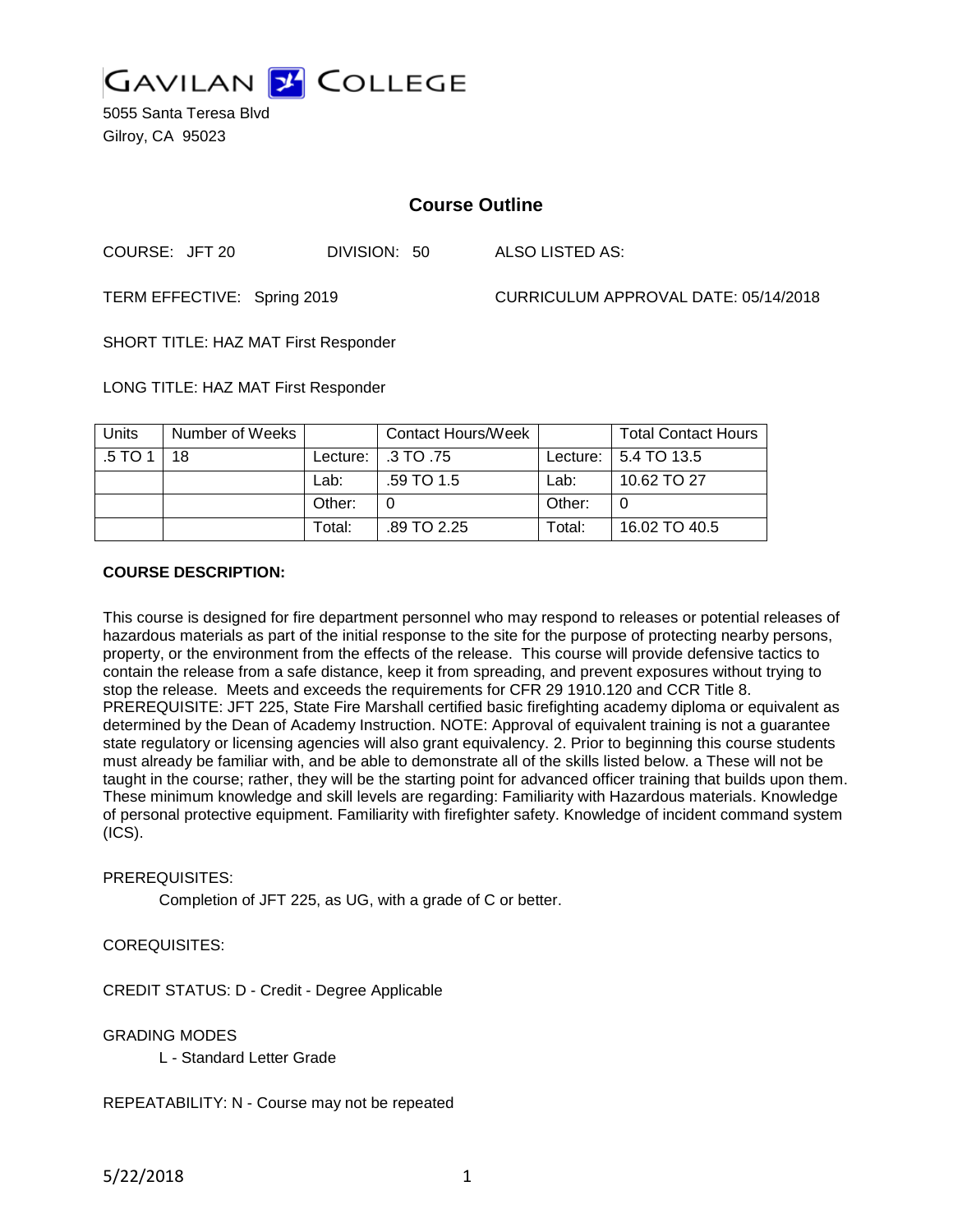## SCHEDULE TYPES:

- 02 Lecture and/or discussion
- 03 Lecture/Laboratory
- 04 Laboratory/Studio/Activity

## **STUDENT LEARNING OUTCOMES:**

1. Recognize a hazmat incident and safely isolate the scene, deny entry and notify others of a hazmat event.

Measure of assessment: Skills Exam, Scenario Training.

Year assessed, or planned year of assessment: 2018

Semester: Spring

2. Describe the equipment and employ procedures needed to conduct a decontamination of a hazmat incident.

Measure of assessment: Written exam, Scenario Training, Skills Exam

Year assessed, or planned year of assessment: 2018

Semester: Spring

## **CONTENT, STUDENT PERFORMANCE OBJECTIVES, OUT-OF-CLASS ASSIGNMENTS**

Curriculum Approval Date: 05/14/2018

Lecture Content:

I.The Hazmat Problem

- a. Hazardous Materials are made, transported, stored and used in every state, city and town
- b. Major elements of the Hazmat problem
- c. Accidents, emergencies and incidents
- d. Three primary risks
- e. Government/ industry roles
- II.OSHA Hazwoper Regulation
- a. Hazwoper specifies training for various levels of responders

III.OSHA Hazwoper Levels

- a. First Responders
- b. Awareness Level
- c. Operations Level
- d. Limits
- e. Other Levels

IV.Hazmat Definitions, Terms and Acronyms

- a. hazardous chemical (OSHA)
- b. hazardous material (DOT)
- c. hazardous substance (EPA)
- d. hazardous waste (EPA)
- e. Extremely hazardous substance (EPA)
- f. Highly hazardous chemical (OSHA)
- g. Toxic chemical (EPA)
- h. Classification of hazardous materials

V.Hazmat Commons and Typicals

- a. Commons
- b. Typicals
- VI.Hazmat Tactical Operations Acronym
- a. Safety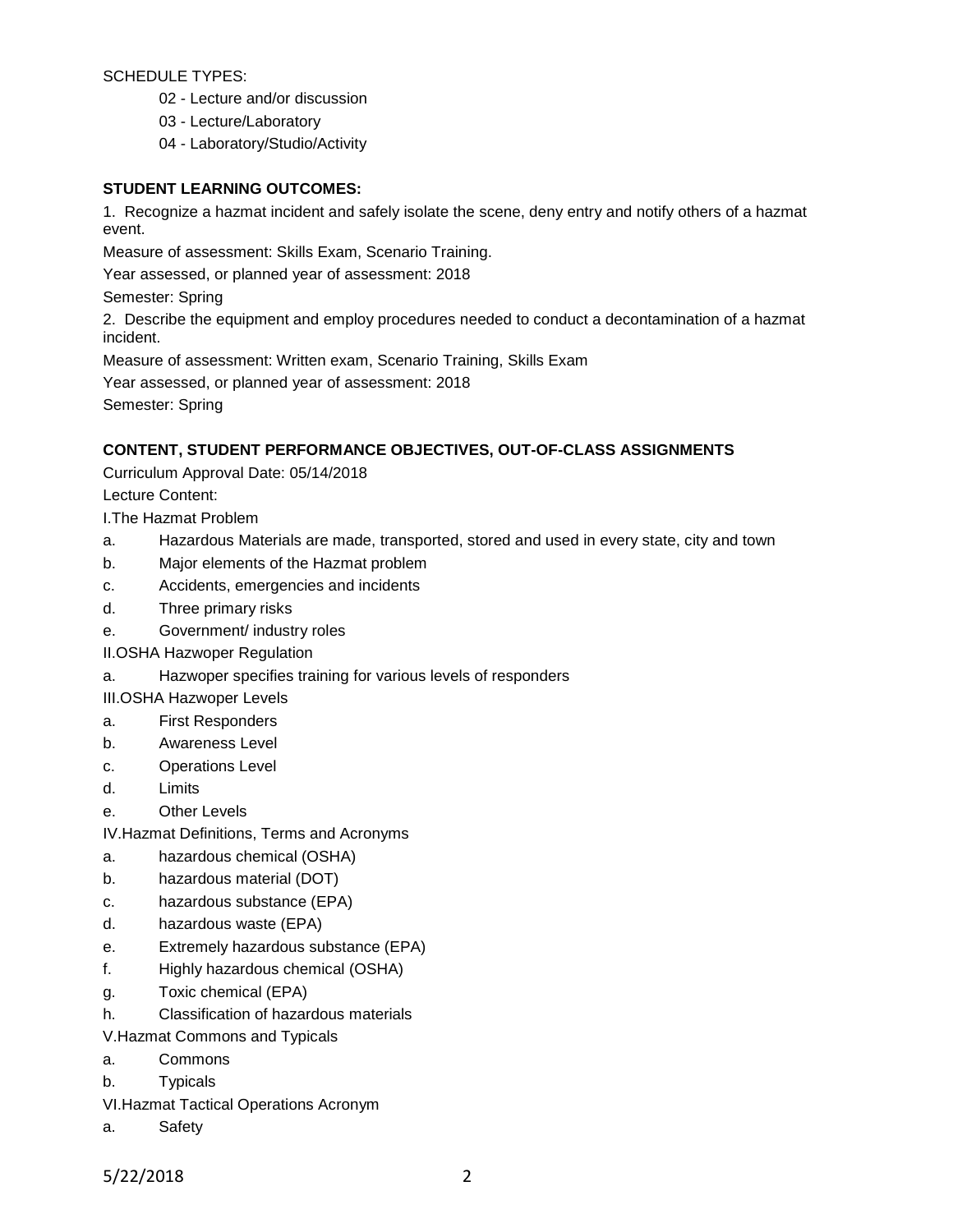- b. Isolate and deny entry
- c. Notifications
- d. Command
- e. Identification and hazard assessment
- f. Action planning
- g. Protective equipment
- h. Countermeasures
- i. Protective actions
- j. Decontamination
- k. Disposal
- l. Documentation

# VII.Hazmat Containers and Packages

- a. Physical properties of cargo
- b. Shape of container/package and material it's made of
- c. DOT specification containers for motor vehicle transportation
- d. Radiological containers
- e. Other types of containers
- f. Above-ground storage tanks
- g. Railcars
- h. Intermodal containers
- i. Container-stack car

# VIII.USDOT Hazmat Placards and Labels

- a. Purpose of system
- b. General marking requirements for transport vehicles or freight containers
- c. Placards
- d. Labels
- e. Hazmat Placard colors/symbols
- f. Specialized placards
- g. Placard limits
- h. When placards are required
- i. Placards versus labels
- j. Other transportation-related markings
- k. Purpose of transportation markings
- IX.Special Markings
- a. NFPA 704
- b. Hazard/Product-specific markings
- c. Location-specific markings
- d. Transportation mode-specific markings
- e. Hazard communication markings (e.g. HMIS®)
- f. Pesticide and consumer product labels
- X.Shipping Papers and SDSs
- a. Preferred Hazmat identification source
- b. Types and location of shipping papers
- c. Shipping papers
- d. SDS (Safety Data Sheet)
- XI.Basics of Incident Command
- a. Role of FRA
- b. Purpose of ICS

5/22/2018 3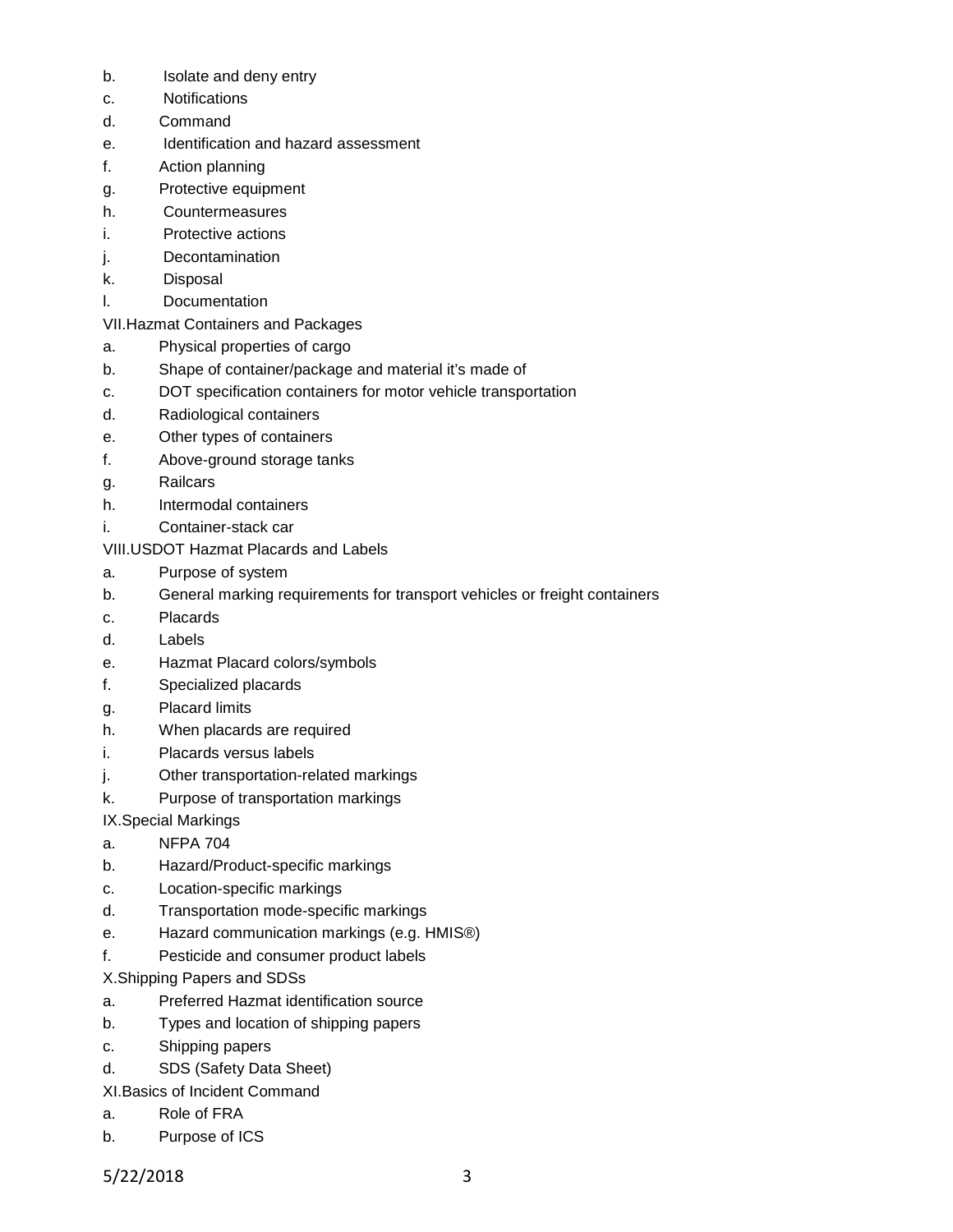- c. Need for ICS
- d. Benefits of ICS
- XII. Identification Sources
- a. SDS (Safety Data Sheet)
- b. DOT placards, labels and markings
- c. Shipping papers (e.g. Bill of Lading, Way Bill, etc.)
- d. Pipeline markers (product, owner & emergency number)

XIII.Assessment Sources

- a. NFPA 704 warning system
- b. Pesticide and/or consumer product labeling
- c. CHEMTREC Chemical Transportation Emergency Center
- d. Other IDHA reference guides

XIV.DOT Emergency Response Guidebook (ERG)

- a. ERG purpose
- b. ERG page border colors and basic organization
- c. ERG is a good user-friendly basic guide but is limited
- d. Responders should have ready access to an ERG and other guides

Lab Content:

I.Multiple Hazards

- a. DOT regulations are performance standards
- b. Substances that meet the definition of more than one hazard class are classified according to the highest applicable hazard class
- c. Shipping papers and placards may not indicate all subsidiary or multiple hazards
- II.Recognizing Hazmat Incidents
- a. Initial reports may not indicate hazardous materials
- III.Basic Hazmat Recognition Clues
- a. Occupancy/Location
- b. Container Shapes
- c. Markings & Colors
- d. Placards & Labels
- e. Shipping Papers and SDS
- f. Senses
- g. Other Clues
- IV.Hazmat Outward Warning Signs
- a. General
- b. Industrial facilities

V.Hazmat Locations and Occupancies

- a. Obvious locations
- b. Not so obvious locations
- VI.Global Harmonization System (GHS)
- a. International system for classifying, marking and communicating hazards of materials that meet the GHS definition of hazardous
- b. Communicates hazards
- c. Signal words (Indicate severity of hazard)
- d. Hazard statements
- e. Pictograms
- VII.First Operational Thought is Safety
- a. Safety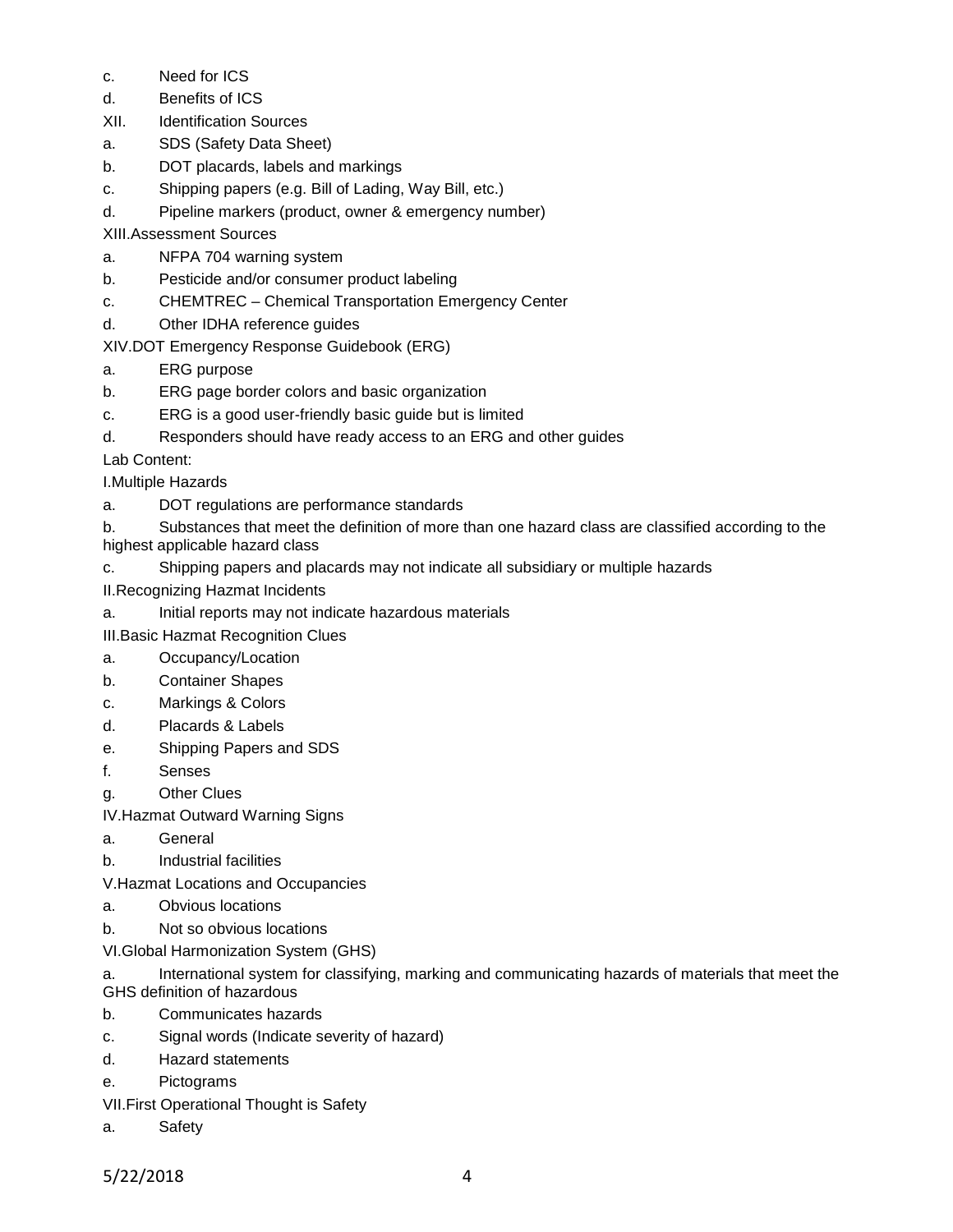- b. Go slow
- c. Positive safety attitude
- d. Negative safety attitude
- e. Mental Safe Approach Tactic
- f. Hazmat Death & Injury Due to Lack of Safety

VIII.Safety, Isolation and Notifications (SIN)

- a. Definition of First Responder
- b. Definition of SIN
- c. Three techniques to ensure safety and a positive safety attitude
- d. Upwind, Upgrade & Upstream
- e. Desired First Responder initial actions
- f. Ten key safety guides on-scene

IX.The First Operational Priority — ISOLATION

- a. The first operational priority  $=$  Isolate and deny entry
- b. Perimeter and Zones
- c. Perimeter and Control Zone terminology
- d. Perimeter Control Objectives
- e. Perimeter Control Tactics
- X.The First Operational Alert NOTIFICATIONS
- a. Three types of Notifications to alert others of a hazmat event
- b. Responsible Party must notify authorities of a hazmat release or potential release
- c. General information needed for mandatory notifications
- d. Resource Request Notification
- e. Report of Conditions Notification

XII.Identification and Hazard Assessment Process

- a. "Identification and Hazard Assessment" (IDHA)
- b. Hazard assessment starts immediately
- c. The basic FRA IDHA process
- d. Basic IDHA questions

XIII.Container System Stress and Behavior

- a. Hazmats are released when their containment system fails
- b. Hazmat release process
- c. Types of container stress
- d. Evaluating container stress
- e. Action planning for FRAs
- f. Types of container failure
- g. Types of product dispersion
- h. Boiling-Liquid Expanding Vapor Explosion (BLEVE)
- i. Rating risks

XIV.IDHA Complications

a. Many variables will affect hazard assessment and may significantly influence the physical properties

b. The same material with different variables may significantly change the incident and the way you respond to it

c. You may not find the answer in a book

XV. Decontamination

- a. Basic responder decontamination
- b. Methods of decontamination
- c. 5 Types of decontamination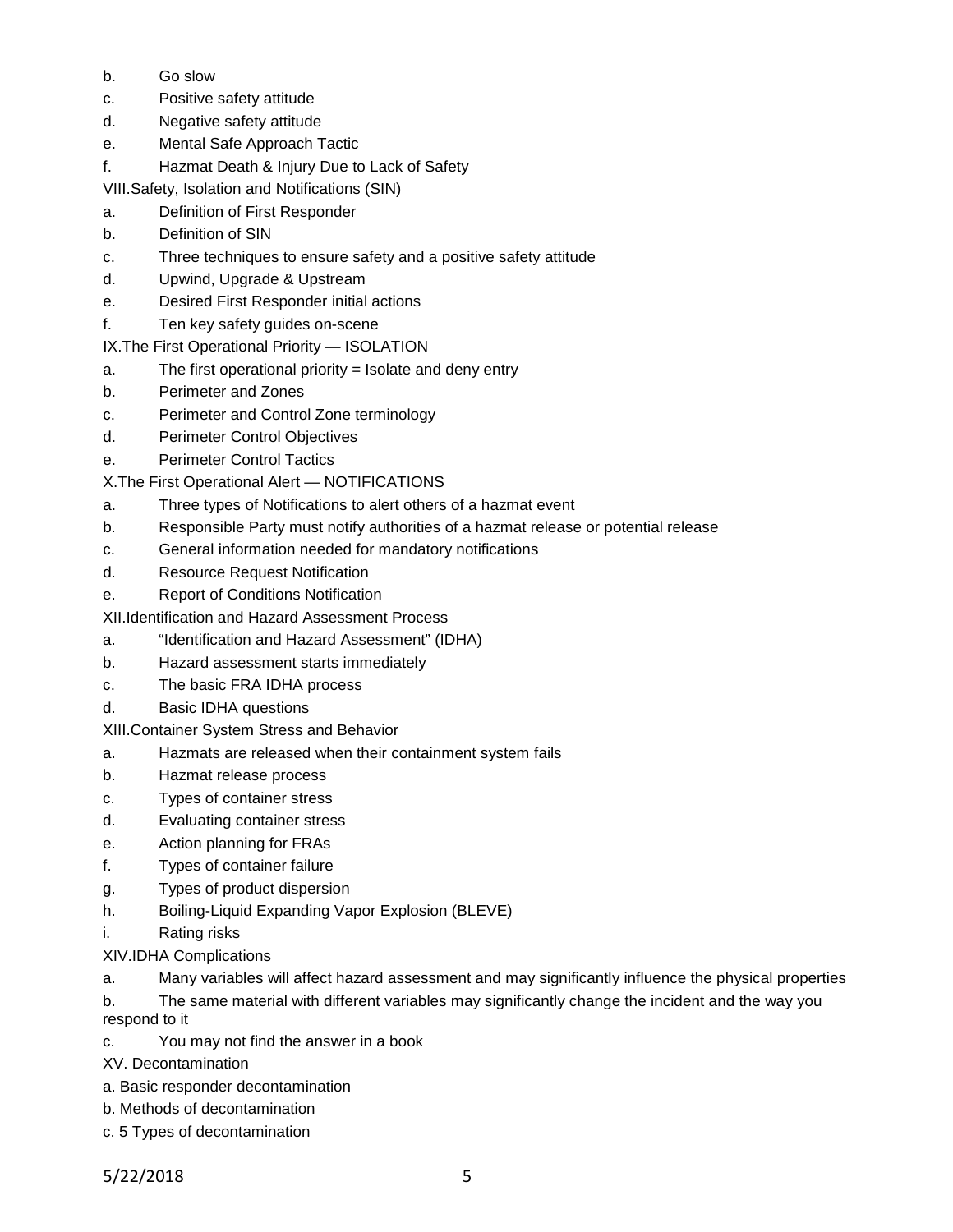- d. 3 Hazmat zones
- e. Control zone layout
- f. Decontamination equipment
- g. General guidance
- h. Managing the decontamination process
- i. decontamination leader

### **METHODS OF INSTRUCTION:**

Lecture, discussion and demonstrations will serve as the medium of instruction. Audio-visual aids will be utilized as they facilitate meaningful instruction. Individual guidance will be provided as required.

### **OUT OF CLASS ASSIGNMENTS:**

Reading:

Review instructor handouts regarding basic hazmat recognition clues, locations and occupancies. Required Outside Hours: Assignment Description:

Writing:

List the principles and methods for performing Responder decontamination.

Assignment Description: Out of Class

Practice utilizing personal protective equipment.

### **METHODS OF EVALUATION:**

Writing assignments

Written Reports; Documentation of Hazardous Materials

Skill demonstrations

Skills exam; Students must accurately and effectively demonstrate proper methods for containment, protective actions, decontamination and disposal during HazMat incident scenarios

Objective examinations

Written Exam Multiple Choice; True/False

## **REPRESENTATIVE TEXTBOOKS:**

Recommended Representative Textbooks

Instructor Handouts. Instructor,2018.

Reading Level of Text, Grade: 12 Verified by: Doug Achterman

Recommended Other Texts and Materials

1. 29 CFR 1910.120, Hazardous Waste Operations and Emergency ResponseCalifornia Code of Regulations Title 8, §5192

California Code of Regulations Title 19, §2510-2550OSHA CPL 02-0259, Inspection Procedures for the Hazardous Waste Operations and Emergency Response

Standard, 29 CFR 1910.120 and 1926.65, Paragraph (q): Emergency Response to Hazardous Substance Releases

National Fire Protection Association 472 Occupational Safety and Health Guidance Manual for Hazardous Waste Site Activities, 1985, NIOSH/OSHA/USCG/EPA

Commonsense Approach toHazardous Materials, 2nd Ed.,Frank L. Fire

Hazardous Materials Managing the Incident, 2nd Ed.,Greg Noll, Mike Hildebrand, Jim Yvorra

Decontamination forHazardous Materials Emergencies,Timothy V. Henry

Hazardous Materials: Strategy and Tactic,David M. Lesak

Hazardous Materials Emergencies Involving Intermodal Containers: Guidelines andProcedures,Noll, Hildebrand, and Donahue

Hazardous Materials/Waste Handling for the Emergency Responder,Kenneth York & Gerald Grey